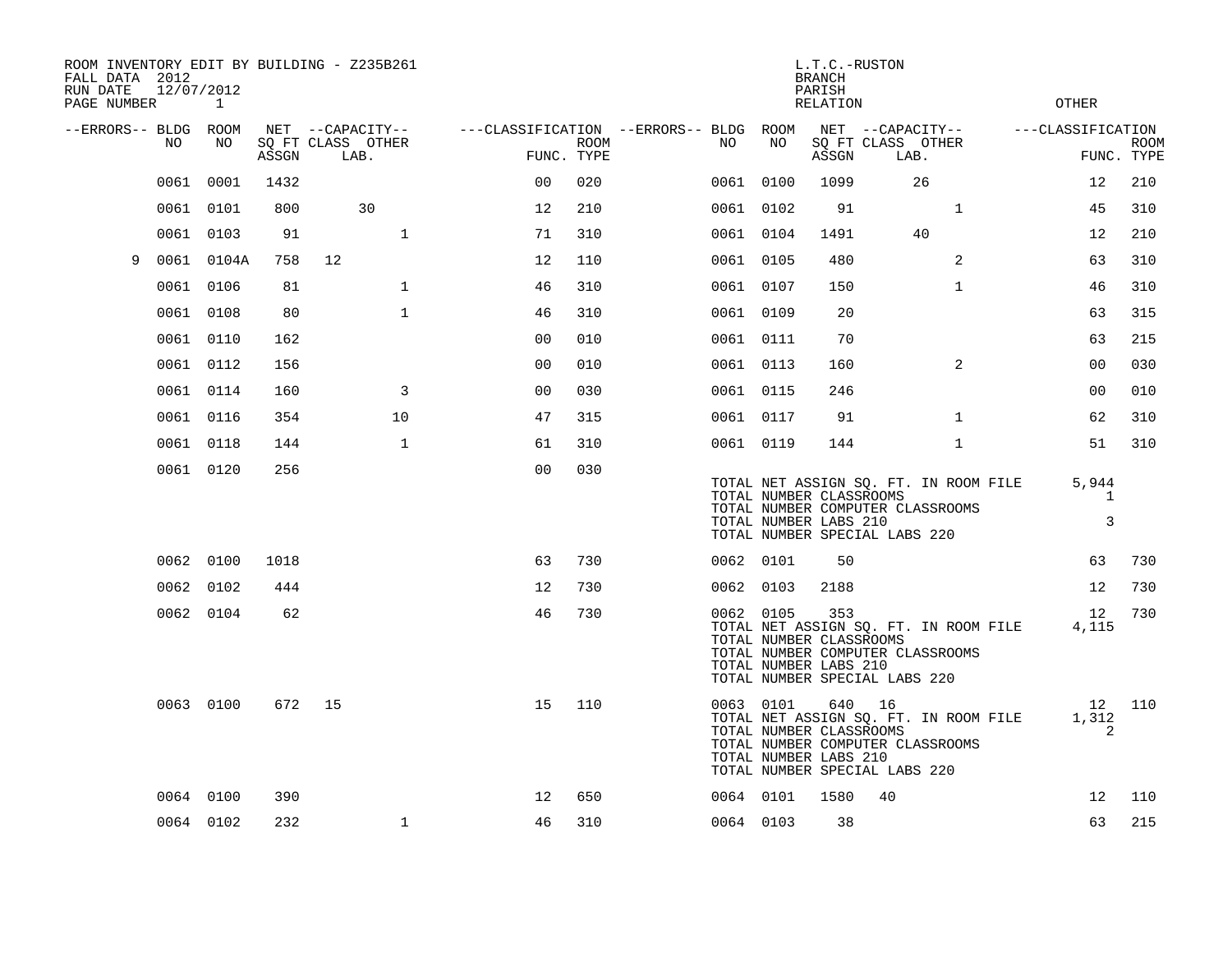| ROOM INVENTORY EDIT BY BUILDING - Z235B261<br>FALL DATA 2012<br>RUN DATE 12/07/2012<br>PAGE NUMBER | 2         |      |                                                                                                                                   |                |     |             |           |                                                               | L.T.C.-RUSTON<br><b>BRANCH</b><br>PARISH<br>RELATION |                                                                                                                                       |                | OTHER                           |             |
|----------------------------------------------------------------------------------------------------|-----------|------|-----------------------------------------------------------------------------------------------------------------------------------|----------------|-----|-------------|-----------|---------------------------------------------------------------|------------------------------------------------------|---------------------------------------------------------------------------------------------------------------------------------------|----------------|---------------------------------|-------------|
| --ERRORS-- BLDG ROOM<br>NO                                                                         | NO        |      | NET --CAPACITY-- - ---CLASSIFICATION --ERRORS-- BLDG ROOM NET --CAPACITY-- - ---CLASSIFICATION<br>SQ FT CLASS OTHER<br>ASSGN LAB. | FUNC. TYPE     |     | <b>ROOM</b> |           |                                                               |                                                      | NO NO SQ FT CLASS OTHER<br>ASSGN LAB.                                                                                                 |                | FUNC. TYPE                      | <b>ROOM</b> |
|                                                                                                    | 0064 0104 | 782  |                                                                                                                                   | 75             | 745 |             |           | 0064 0105 42<br>TOTAL NUMBER LABS 210                         |                                                      | TOTAL NET ASSIGN SQ. FT. IN ROOM FILE<br>TOTAL NUMBER CLASSROOMS<br>TOTAL NUMBER COMPUTER CLASSROOMS<br>TOTAL NUMBER SPECIAL LABS 220 |                | 00 030<br>3,022<br>$\mathbf{1}$ |             |
|                                                                                                    | 0065 0001 | 108  |                                                                                                                                   | 00             | 020 |             | 0065 0101 |                                                               | 472                                                  | 14                                                                                                                                    |                |                                 | 12 110      |
|                                                                                                    | 0065 0102 | 1245 | 30                                                                                                                                | 12             | 210 |             | 0065 0103 |                                                               | 620                                                  | 16                                                                                                                                    |                | 12 <sup>°</sup>                 | 210         |
|                                                                                                    | 0065 0105 | 88   | $\mathbf{1}$                                                                                                                      | 46             | 310 |             | 0065 0106 |                                                               | 106                                                  |                                                                                                                                       | $\mathbf{1}$   | 46                              | 310         |
|                                                                                                    | 0065 0107 | 100  |                                                                                                                                   | 63             | 215 |             | 0065 0108 |                                                               | 102                                                  |                                                                                                                                       |                | 63                              | 215         |
|                                                                                                    | 0065 0109 | 62   |                                                                                                                                   | 63             | 215 |             |           | 0065 0110 1050<br>TOTAL NUMBER LABS 210                       |                                                      | TOTAL NET ASSIGN SQ. FT. IN ROOM FILE<br>TOTAL NUMBER CLASSROOMS<br>TOTAL NUMBER COMPUTER CLASSROOMS<br>TOTAL NUMBER SPECIAL LABS 220 |                | 65<br>3,845<br>1<br>2           | 650         |
|                                                                                                    | 0066 0100 | 220  |                                                                                                                                   | 63             | 215 |             | 0066 0101 |                                                               | 1328                                                 | 18                                                                                                                                    |                | 12                              | 210         |
|                                                                                                    | 0066 0102 | 108  |                                                                                                                                   | 63             | 215 |             | 0066 0103 |                                                               | 280                                                  |                                                                                                                                       |                | 12 <sup>°</sup>                 | 215         |
|                                                                                                    | 0066 0104 | 2023 | 16                                                                                                                                | 12             | 210 |             | 0066 0105 |                                                               | 72                                                   |                                                                                                                                       |                | 63                              | 215         |
|                                                                                                    | 0066 0106 | 98   |                                                                                                                                   | 63             | 215 |             | 0066 0107 |                                                               | 54                                                   |                                                                                                                                       | $\overline{2}$ | 0 <sub>0</sub>                  | 030         |
|                                                                                                    | 0066 0108 | 54   | 2                                                                                                                                 | 0 <sup>0</sup> | 030 |             | 0066 0109 |                                                               | 200                                                  |                                                                                                                                       | $\mathbf{1}$   | 46                              | 310         |
|                                                                                                    | 0066 0110 | 349  |                                                                                                                                   | 12             | 215 |             |           | 0066 0111<br>TOTAL NUMBER CLASSROOMS<br>TOTAL NUMBER LABS 210 | 64                                                   | TOTAL NET ASSIGN SQ. FT. IN ROOM FILE<br>TOTAL NUMBER COMPUTER CLASSROOMS<br>TOTAL NUMBER SPECIAL LABS 220                            |                | 63<br>4,742<br>$\overline{2}$   | 215         |
|                                                                                                    | 0067 0100 |      | 672 26                                                                                                                            | 12             | 110 |             |           | TOTAL NUMBER CLASSROOMS<br>TOTAL NUMBER LABS 210              |                                                      | TOTAL NET ASSIGN SQ. FT. IN ROOM FILE<br>TOTAL NUMBER COMPUTER CLASSROOMS<br>TOTAL NUMBER SPECIAL LABS 220                            |                | 672<br><sup>1</sup>             |             |
|                                                                                                    | 0068 0100 | 120  |                                                                                                                                   | 75             | 745 |             |           | TOTAL NUMBER CLASSROOMS                                       |                                                      | TOTAL NET ASSIGN SQ. FT. IN ROOM FILE<br>TOTAL NUMBER COMPUTER CLASSROOMS                                                             |                | 120                             |             |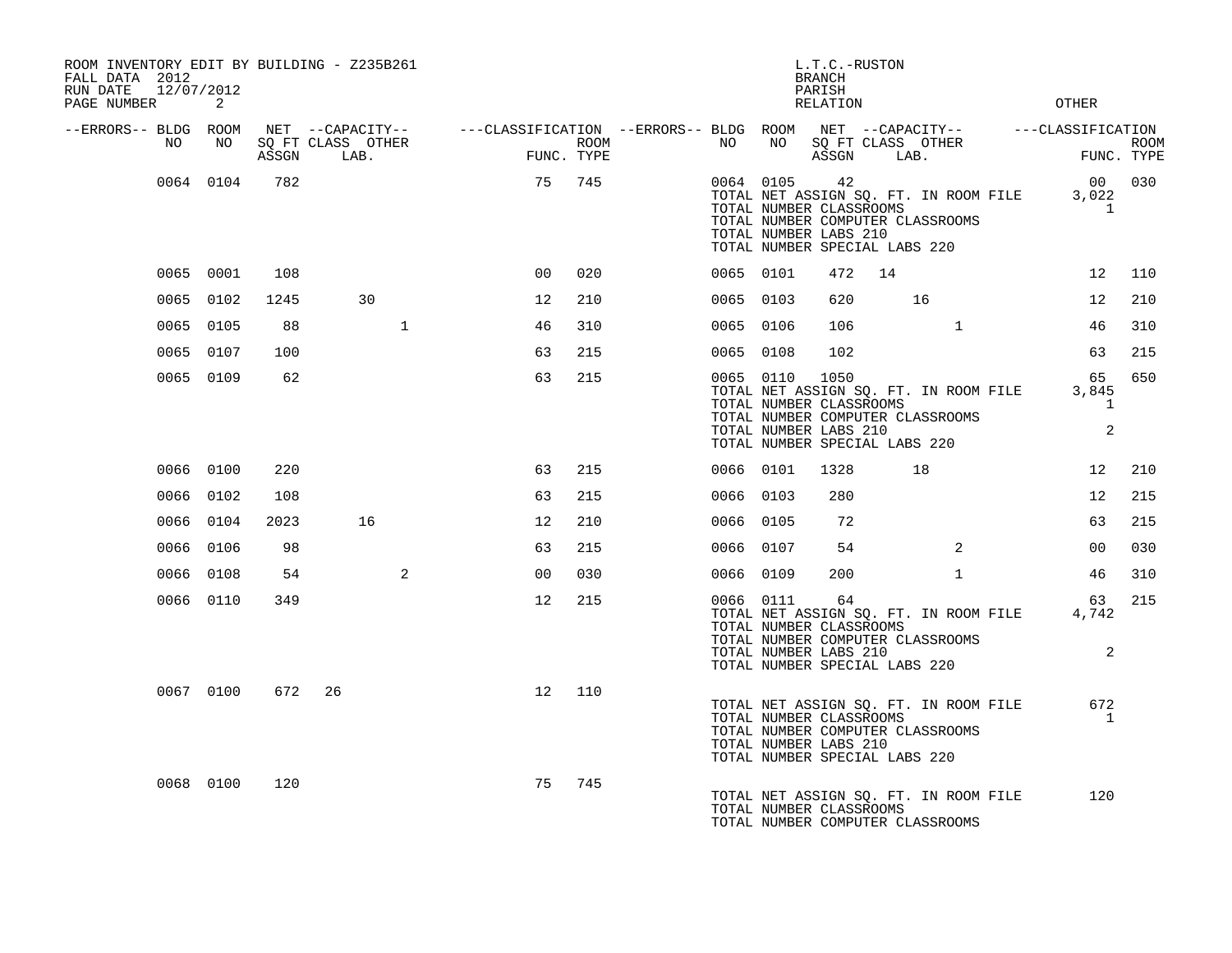| ROOM INVENTORY EDIT BY BUILDING - Z235B261<br>2012<br>FALL DATA<br>12/07/2012<br>RUN DATE            | L.T.C.-RUSTON<br>BRANCH<br>PARISH                                                                                                                                                                                |                                                |
|------------------------------------------------------------------------------------------------------|------------------------------------------------------------------------------------------------------------------------------------------------------------------------------------------------------------------|------------------------------------------------|
| PAGE NUMBER                                                                                          | RELATION                                                                                                                                                                                                         | OTHER                                          |
| ROOM<br>NET<br>--ERRORS-- BLDG<br>--CAPACITY--<br>SO FT CLASS<br>NO.<br>OTHER<br>NO<br>ASSGN<br>LAB. | ---CLASSIFICATION<br>--ERRORS-- BLDG<br>ROOM<br>NET<br>--CAPACITY--<br><b>ROOM</b><br>SO FT CLASS<br>OTHER<br>NO<br>NO.<br>FUNC. TYPE<br>ASSGN<br>LAB.<br>TOTAL NUMBER LABS 210<br>TOTAL NUMBER SPECIAL LABS 220 | ---CLASSIFICATION<br><b>ROOM</b><br>FUNC. TYPE |